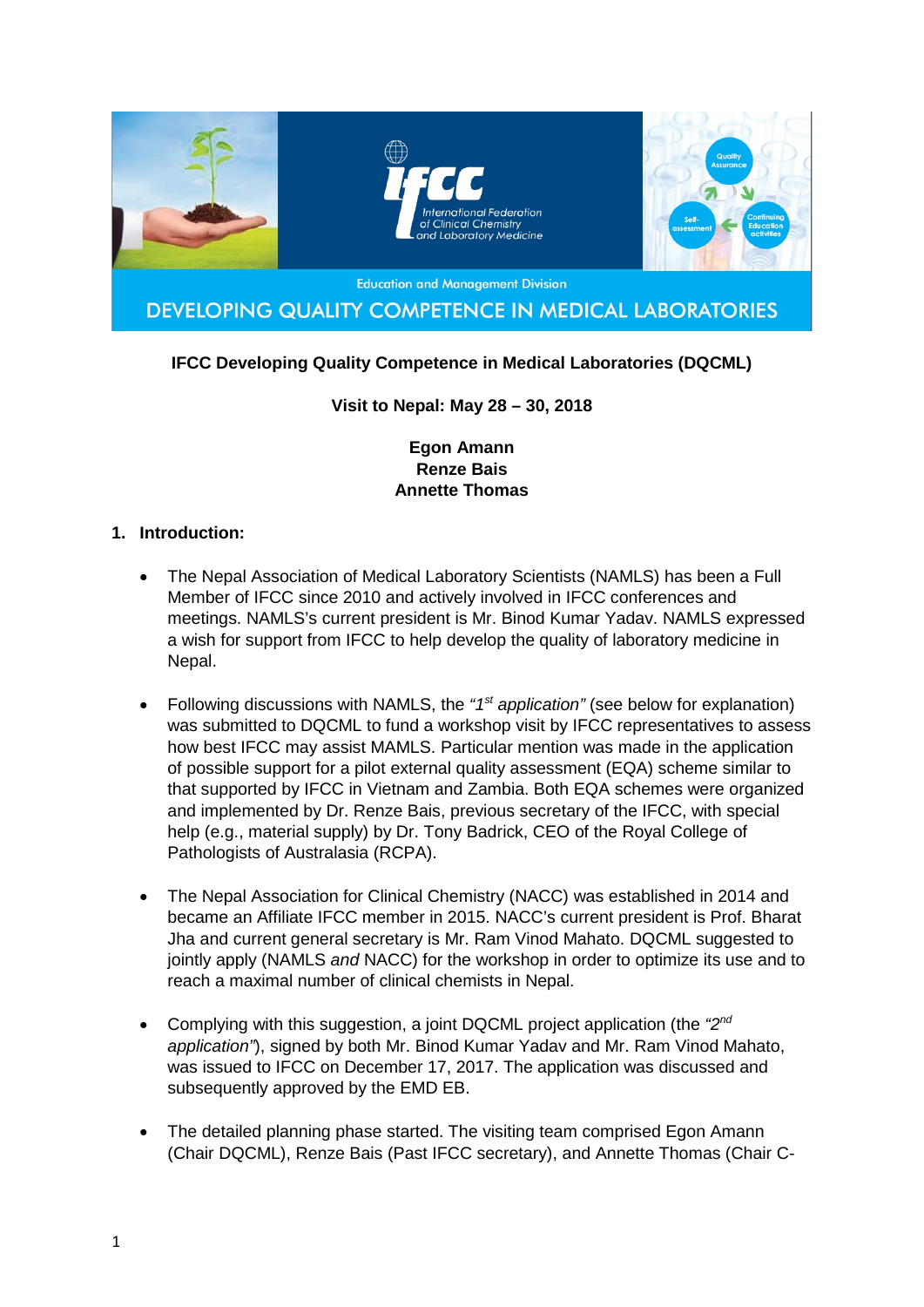AQ). The dates of the workshop were fixed to be held on May 28 -29, 2018 in Kathmandu.

- Two major topics were listed in this application:
	- I. To train Medical laboratory professionals on quality process and practice.
	- II. Help the societies plan and strategize on how to execute an EQA pilot project in Nepal.
- In order to learn more about actual situations and issues in Nepal's Clinical Chemistry labs, the visiting team requested to visit clinical laboratories (hospital labs and private labs) after the workshop. The afternoon of May 29 and May 30 were reserved for these visits.

This document is a report of that visit jointly prepared for DQCML by Egon Amann, Annette Thomas, and Renze Bais.

## **2. Programme for Visit:**

The programme for the visit was discussed in advance with the following people who would host the visit:

- Mr. Binod Kumar Yadav, President NAMLS, [yadavbinod4u@gmail.com](mailto:yadavbinod4u@gmail.com)
- Mr. Ram Vinod Mahato, General Secretary NACC, [ramvinodmahato42@gmail.com](mailto:ramvinodmahato42@gmail.com)
- Dr. Binod Kumar Yadav, Ex-President of NAMLS, [binod3aug@gmail.com](mailto:binod3aug@gmail.com)
- At a later stage in the workshop planning, additional people from several Workshop Organizing Committees were involved (see Attachment 1).

### **3. Day 1: Workshop on developing quality competence in medical laboratories (May 28, 2018):**

Day one was devoted for presentations and workshops, divided into three Sessions (see Attachments 1 and 2 for the programme). Two additional presentations were put up, one by Mr. Shyam Kumar Mishra on "*Diagnostic Stewardship – A Step to Quality Reporting in Microbiology*" and one by Prof. Dr. Madhab Lamsal on "*Internal and External Quality Control*".

Approximately 150 participants were present in the workshop.

The Opening Ceremony ("*Chairing and Inauguration*") was highly impressive: Besides five welcome addresses (including Egon Amann's one on behalf of IFCC and its President Howard Morris), the organizers had managed to host as the Chief Guest Hon. Dr. Ram Baran Yadav, Nepal's first President elected in 2008. Dr. Ram Baran Yadav is a medical doctors and also served the country as minister of health. He appeared very knowledgeable in Clinical Chemistry.

For the interactive workshop "*What is the best strategy to achieve compliance with QMSand QC-requirements in the clinical laboratory"* the participants were divided into eight groups.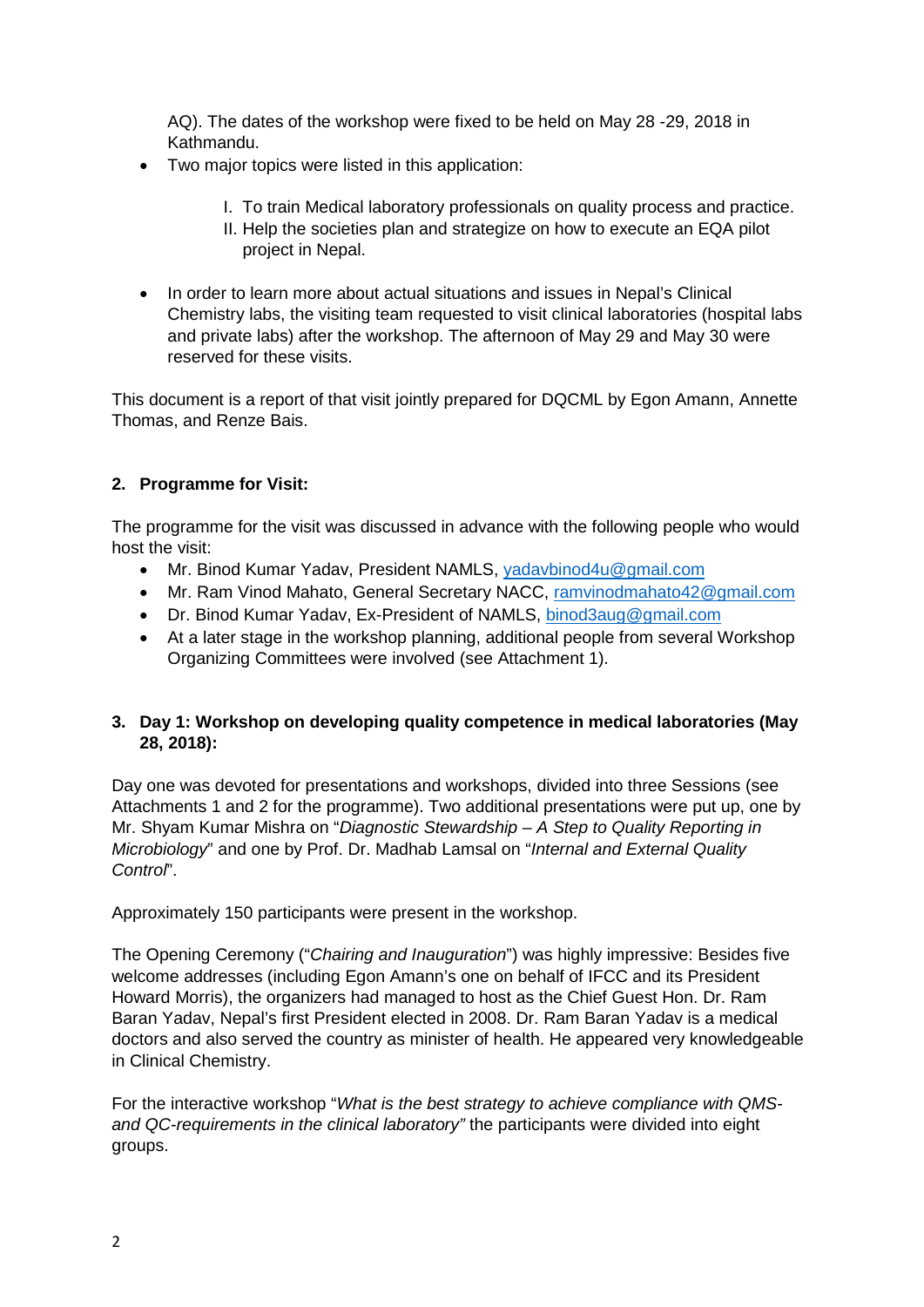The following is a summary of most burning issues presented by the eight groups:

| Group 1                                                                                                            | Group <sub>2</sub>                                                                                                                                      | <b>Group 3</b>                                                                                               | Group 4                                                                                       |
|--------------------------------------------------------------------------------------------------------------------|---------------------------------------------------------------------------------------------------------------------------------------------------------|--------------------------------------------------------------------------------------------------------------|-----------------------------------------------------------------------------------------------|
| Establishment of<br><b>Quality System by</b><br>government.                                                        | Need compulsory<br>policy on IQC / EQA<br>participation.                                                                                                | Lack of trained<br>manpower (don't<br>have enough<br>knowledge on QC!).                                      | Difficulty of<br>interpreting control<br>values, differences<br>between analyzers.            |
| QC materials must<br>not be expensive.                                                                             | <b>High cost for Quality</b><br>Management. High<br>cost for QC and<br>EQA. Competition of<br>price vs. quality.                                        | Finance is always<br>an issue! Everything<br>is expensive, e.g.,<br>training. Not given<br>sufficient wages. | Lack of reagents,<br>storage. Short<br>supply of reagents<br>and low quality.                 |
| Sample<br>transportation act<br>needs monitoring by<br>government.                                                 | No Government<br>policy regarding<br>sample, reagent,<br>and transportation.                                                                            | Lack of reliable,<br>regular and effective<br>monitoring system.                                             | Lack of training<br>regarding quality<br>control.                                             |
| Good policy on<br>biohazard issues,<br>waste products, how<br>to dispose required.                                 | <b>Lack of Practical</b><br>implication of<br>corrective actions<br>when e.g., EQA<br>fails.                                                            |                                                                                                              |                                                                                               |
| Commission to the<br>medical doctors is a<br>big challenge.                                                        | Lack of practical<br>training on CAPA.                                                                                                                  |                                                                                                              |                                                                                               |
| Group 5                                                                                                            | Group 6                                                                                                                                                 | <b>Group 7</b>                                                                                               | Group 8                                                                                       |
| Training in pre-<br>analytical phase not<br>available. Involves<br>non-technical<br>personnel with no<br>training. | Practice based on<br>commission system<br>rather than quality<br>system.                                                                                | Corrective action not<br>followed. Qualified<br>and trained human<br>resource missing.                       | Pre analytical<br>sample prep is<br>problematic.                                              |
| Use old equipment<br>not calibrated.                                                                               | Lack of lab work<br>harmonization, e.g.<br>sample tracking<br>system, inadequate<br>acquisition forms,<br>infrequent<br>availability of EQA<br>samples, | Instrument and<br>reagent, calibration,<br>validation and<br>certification<br>inadequate.                    | Post analytical -<br>waste disposal and<br>interpretation.                                    |
| Lack of waste<br>management.                                                                                       | Unskilled personnel<br>working in clinical<br>labs, lack of audit.                                                                                      | Lack of government<br>policy on QC<br>implementation.                                                        | Lack of moral values<br>amongst practicing<br>clinicians, lack of<br>manpower.                |
| Lack of<br>understanding of<br><b>ISO</b> standards                                                                | High turnover of<br>staff due to poor<br>environmental<br>working conditions<br>and low wages.                                                          |                                                                                                              | Implementation of<br>quality control act.<br>Financial cost high.<br>Address policy<br>maker. |
| Handling of<br>specimen.<br>Training limited to<br>professionals only.                                             | Lack of recognition<br>of profession.                                                                                                                   |                                                                                                              |                                                                                               |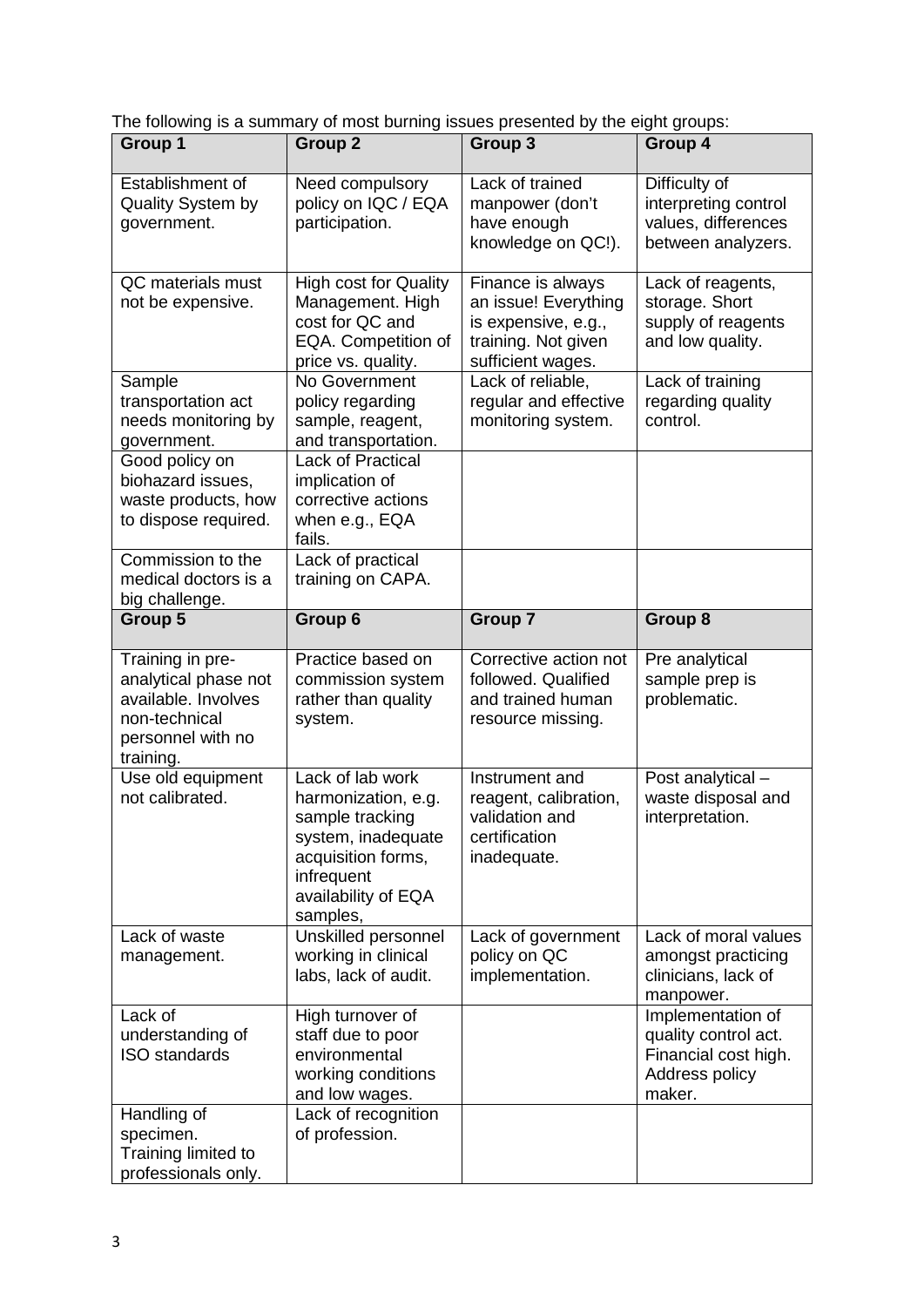

Figure 1: Opening Ceremony Participants of the Kathmandu workshop on May 28, 2018 (from left to right: Dr. Renze Bais; Mr. Binod Kumar Yadav, President NAMLS; Hon. Dr. Ram Baran Yadav, Nepal's first President; Prof. Bharat Jha, President NACC; Prof. Egon Amann, Dr. Annette Thomas, and Dr. Binod Kumar Yadav, Ex-President NAMLS).



Figure 2: Workshop Group Work with eight group comprising approx. 150 participants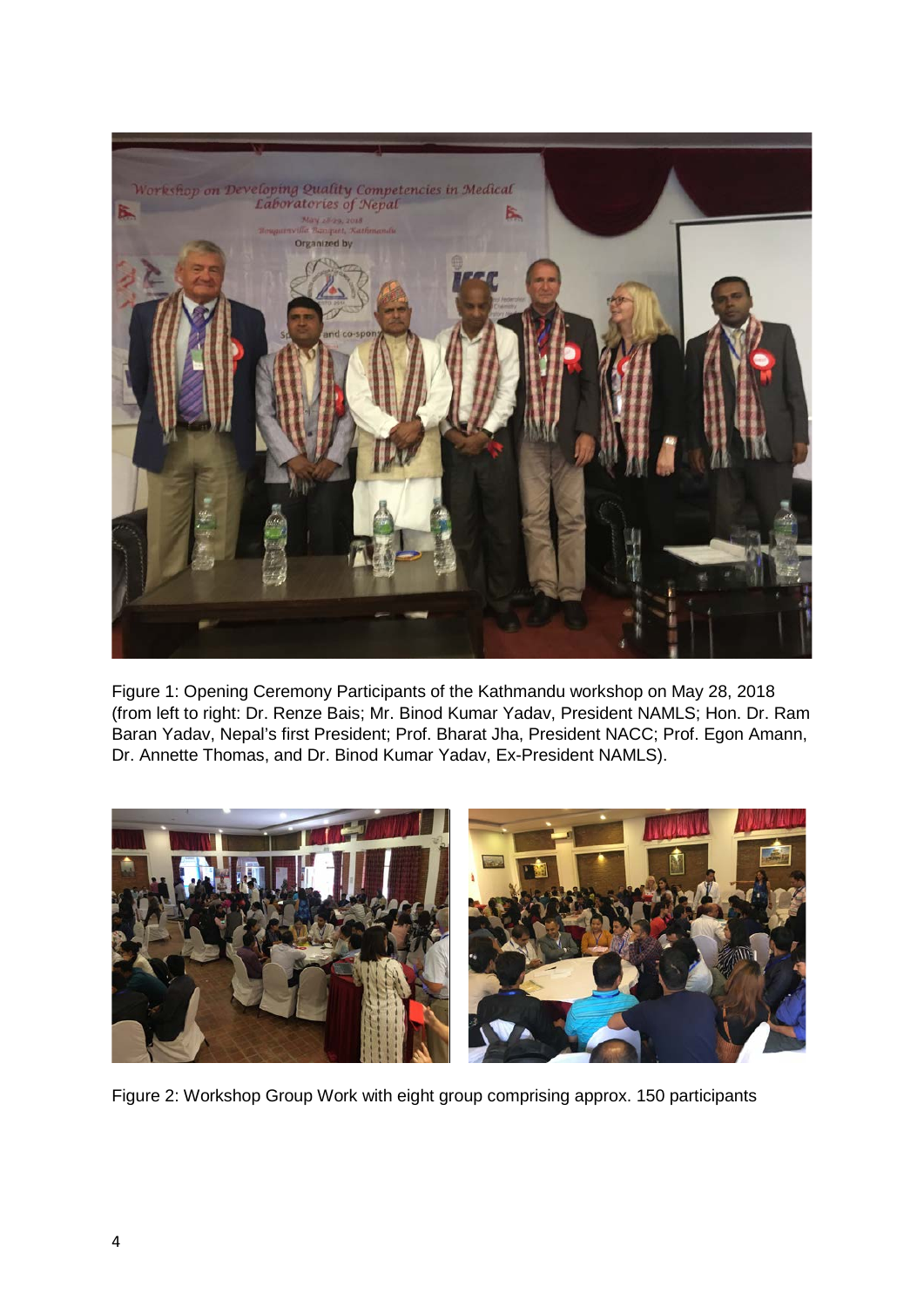## **4. Day 2: Working out the details of the Nepal EQA scheme (May 29, 2018):**

In preparation of this workshop, Renze Bais had send out questionnaires (Attachment 3) to interested Nepal laboratories asking for the assays carried out in their labs.

The morning was devoted to discuss the EQA schemes with the approximately 20 labs in Nepal planning to participate and of which some had responded to the questionnaire.

This second day was thus limited to approximately 40 participants. Renze Bais laid the groundwork in his lecture "*Developing an EQA program in emerging countries*". He reported on the experiences form a similar program he orchestrated in Zambia, which were very positive. Renze proposed an EQA program for Nepal labs and highlighted that participating labs will gain confidence in their ability to produce reproducible and reliable results.

This lecture was followed by a vivid discussion on doing EQA for the many varying assays, hormones, proteins, general serum chemistry, etc.

The visitors expect that Nepal will take this opportunity to develop a national EQA scheme in Nepal.



Figure 3: Farewell picture at the end of Day 1 (only a fraction of participants are shown).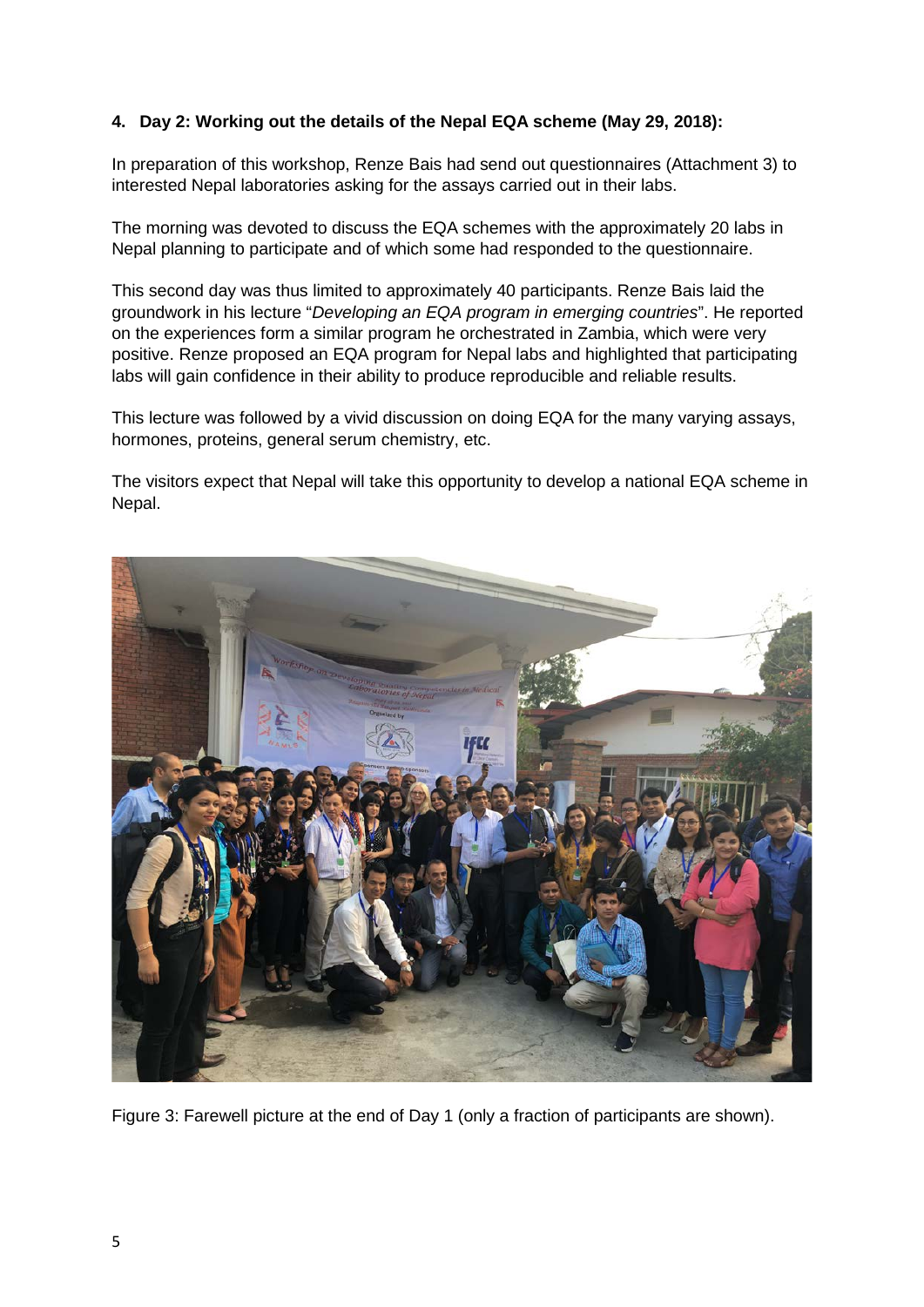

Figure 4: Farewell picture at the end of Day 2 (only a fraction of participants are shown)

## **5. Day 2 (May 29, 2018) and Day 3 (May 30): Laboratory visits**

The IFCC visitors had the chance to see seven clinical laboratories during these two days. Our hosts arranged for the pre-announced visits. The visitors enjoyed very warm welcomes in all the labs and were shown patient reception & phlebotomy rooms, patient documentation procedures and instruments. Questions were answered openly. The IFCC visitors want to express their gratitude to all management and personnel in these seven visited laboratories.

- 5.1. Nepal National Hospital, Kalanki, Kathmandu
- 5.2. Nepal Cleft and Burn Center, Pushpalal Medical College & Teaching Hospital (phect Nepal), Kirtipur, Kathmandu
- 5.3. Samyak Diagnostic Pvt.Ltd (private lab Nepal's first ISO 15189:2012 Certified Pathology Laboratory
- 5.4. Patan Private Hospital Clinical Laboratory
- 5.5. Kathmandu Model Hospital, Bhrikutimandap, Kathmandu
- 5.6. Tribhuvan University Teaching Hospital Institute of Medicine Maharajgunj Medical Campus
- 5.7. Shahid Gangalal National Heart Center, Basbarai, Kathmandu.

Instead of describing the impressions of each laboratory separately, the common themes and situations are summarized as follows: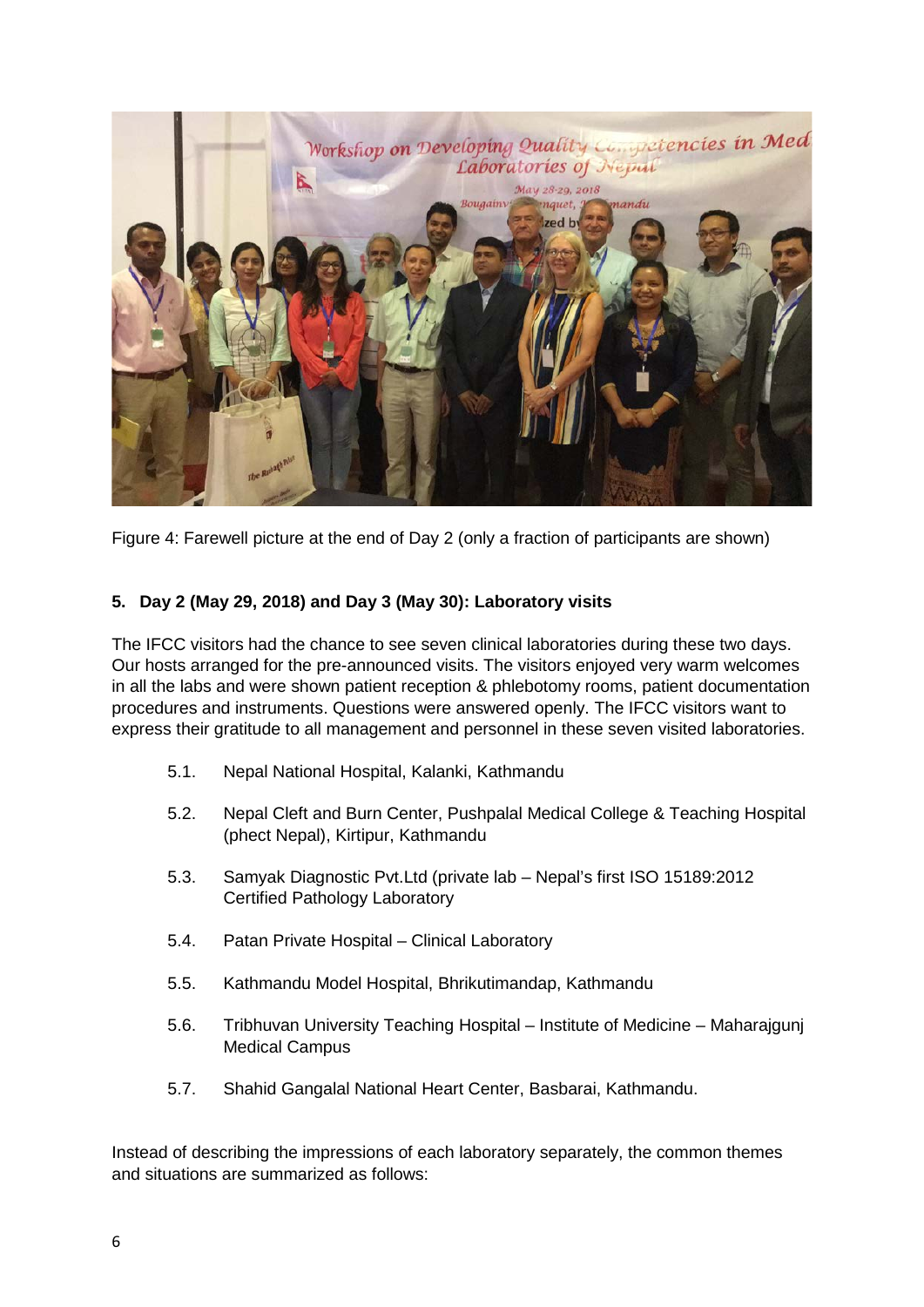- Laboratories are very small in size, variety and number of assays and endowment.
- Personnel number is small and varies between 5-8 staff.
- Laboratories primarily serve the hospitals in-patients, and also (usually in smaller percentage) out-patients.
- Phlebotomy areas were very small and not always in good shape and hygienic standards. General Practioners don't collect blood from their patients but rather send patients direct to the clinic for phlebotomy – we have seen huge queues lining up!
- Only one lab (Samyak Diagnostic) had a barcode system in place.
- No laboratory displayed a fully developed LIMS system.
- Some labs used a four-digit system to assign and identify patients' samples.
- Most labs use the patient's name in combination with a numbering system as ID.
- Out-patients are asked to carry the test result form to their doctors.
- Instrument maintenance and servicing is not always optimal.
- Labs seem to cope well with occasional power outages. Some have Diesel generators as back-up and one had battery backup.
- Each lab performs blood sugar test.
- No glomerular filtration rates are measured.
- Most labs struggle with budget restrictions.
- Labs sometimes complained about budget restrictions and lack of governmental and public health support.
- Many labs don't participate in EQA schemes.
- Often QC/EQA could not be done since QC materials did not arrive on time.
- The only private lab visited (Samyak Diagnostic) showed remarkable differences to the public sector labs in:
- Much higher variety of test performed, e.g., in haematology, tumour markers, serology, diabetes (e.g., HbA1c), tropical diseases.
- Higher test volumes
- More space (although still storage space is lacking)
- Better décor and laboratory furniture.
- More and better equipment.
- Skilled, better trained staff.
- Obviously, better attitude of staff (based on better pay?).
- Re-Accreditation to ISO 15189 just received.

### 6. **Summary of possible solutions for identified issues**

### QC & Reagents issues

- QC issues use patient samples as back up short term!
- Reagent supply & cost seems to be a big issue.
- Ordering route can be quite convoluted and should be shortened.
- Labs order the reagents late so there is also an issue with this (?)
- Work on better forecasting for reagents & QC materials.

### Attitude and lack of commitment of staff

- Individual facility needs to look at workload and what staff is needed.
- Try to involve Ministry of Health more intensively in order to get recognition for clinical chemistry work.